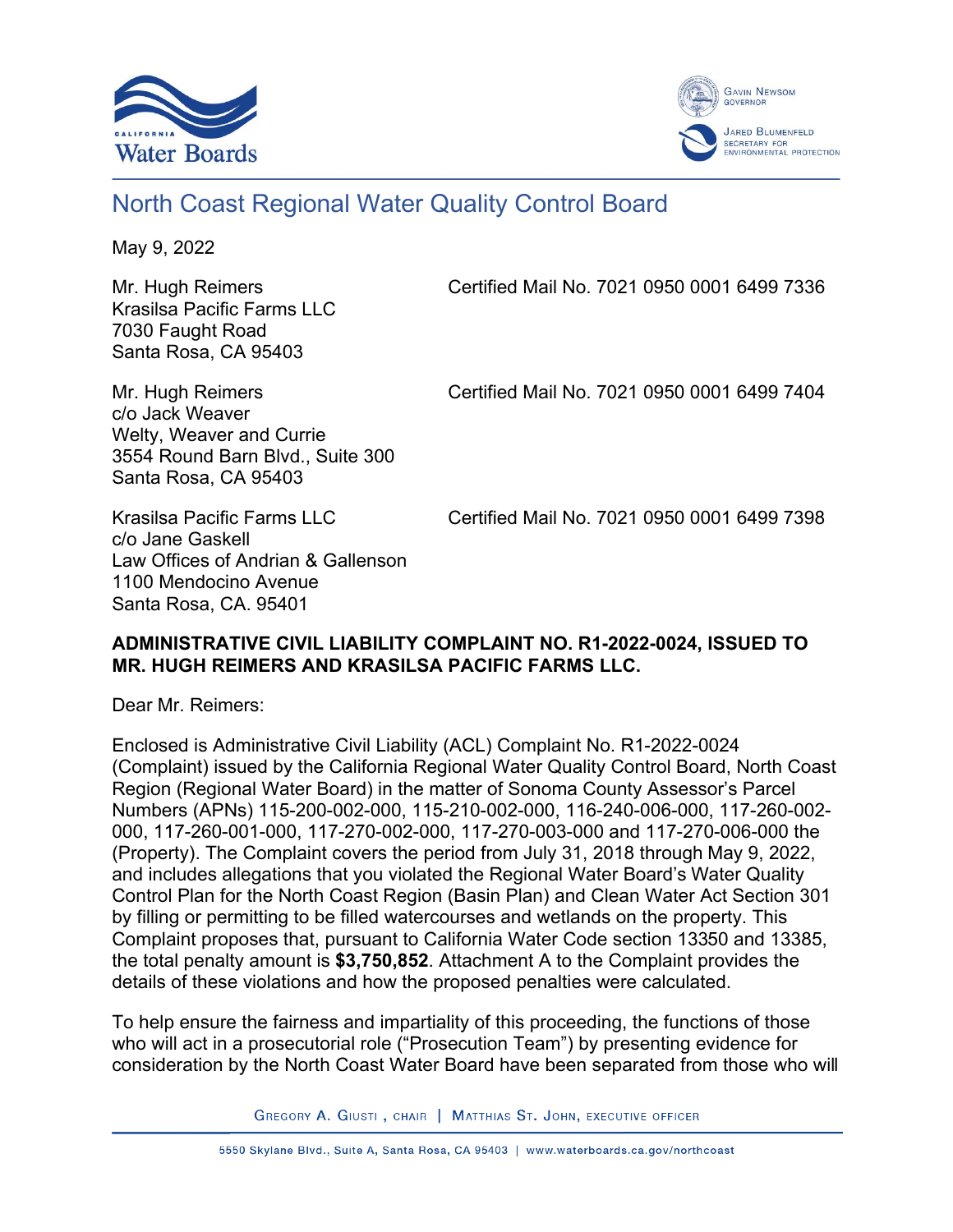provide advice to the North Coast Water Board ("Advisory Team") prior to and during the hearing. Any members of the Advisory Team who normally supervise any members of the Prosecution Team are not acting as their supervisors in this proceeding, and vice versa. Other members of the Prosecution Team may act or have acted as advisors to the North Coast Water Board in other, unrelated matters, but they are not advising the North Coast Water Board in this proceeding. The Prosecution Team is subject to all applicable rules and regulations as any other party to this proceeding, including the prohibition on ex parte communications.

All submittals and communications to the Advisory Team shall be sent to:

#### **Advisory Team:**

Matthias St. John, Executive Officer, Regional Water Quality Control Board, North Coast Region 5550 Skylane Blvd. Suite A Santa Rosa, CA 95403 [matt.st.john@waterboards.ca.gov](mailto:matt.st.john@waterboards.ca.gov)

Nathan Jacobsen, Attorney, Office of Chief Counsel State Water Resources Control Board 1001 I Street Sacramento, CA 95812 (916) 341-5181 [nathan.jacobsen@waterboards.ca.gov](mailto:nathan.jacobsen@waterboards.ca.gov)

Any substantive communication to the Advisory Team must also be sent to the Prosecution Team listed below.

### **Prosecution Team:**

Joshua Curtis, Assistant Executive Officer [joshua.curtis@waterboards.ca.gov](mailto:joshua.curtis@waterboards.ca.gov)

Brian Fuller, P.G. Engineering Geologist [brian.fuller@waterboards.ca.gov](mailto:brian.fuller@waterboards.ca.gov)

Jeremiah Puget Senior Environmental Scientist [jeremiah.puget@waterboards.ca.gov](mailto:jeremiah.puget@waterboards.ca.gov)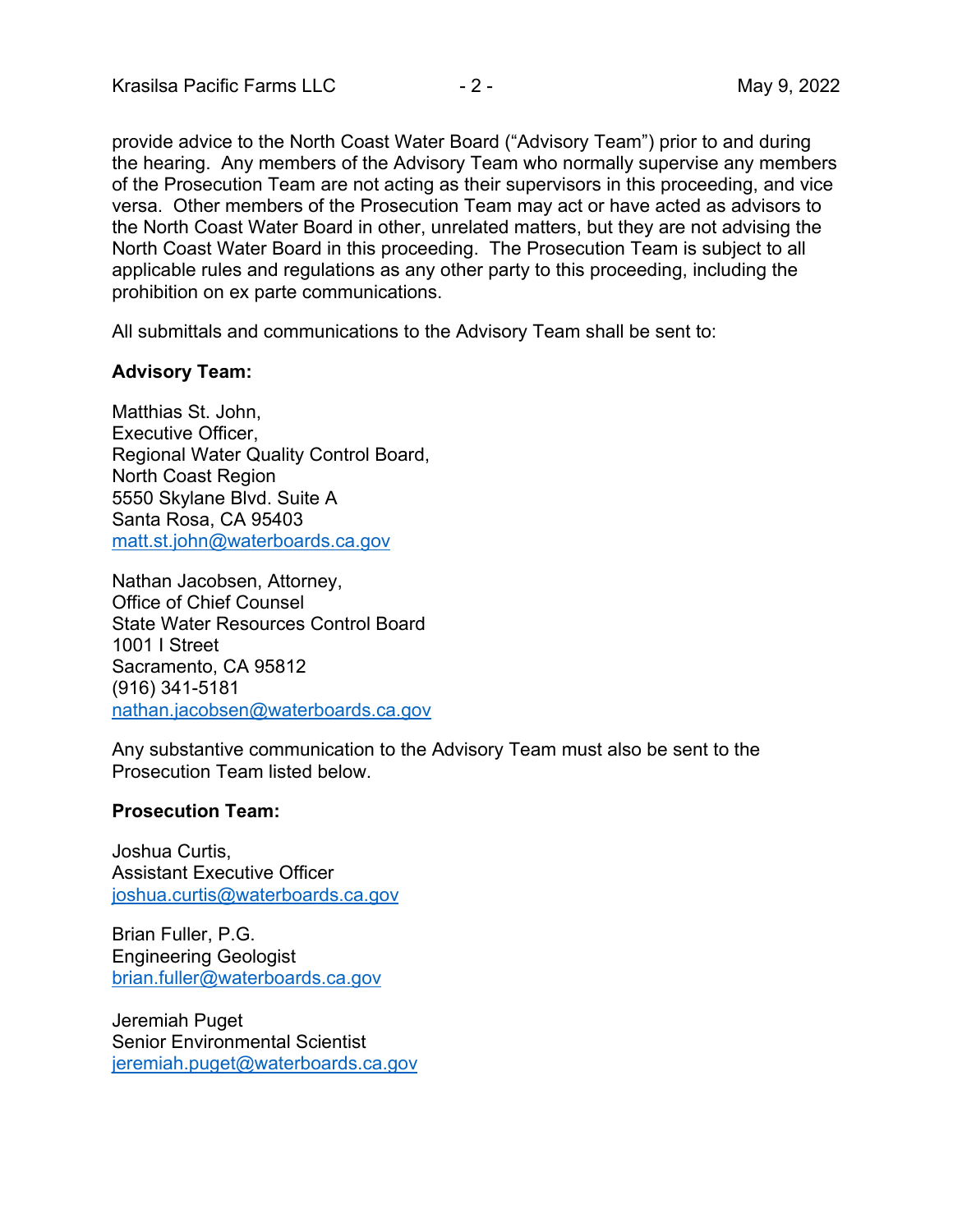Regional Water Quality Control Board, North Coast Region 5550 Skylane Boulevard, Suite A Santa Rosa, CA 95403 (707) 576-2220

Andrew Tauriainen, Attorney, Office of Enforcement State Water Resources Control Board 1001 I Street Sacramento, CA 95812 (916) 341-5889 [andrew.tauriainen@waterboards.ca.gov](mailto:andrew.tauriainen@waterboards.ca.gov)

You may avoid or delay a hearing on the Complaint by electing one of the following options on the attached waiver form and returning to the Regional Water Board Advisory Team, with a copy to the Prosecution Team by 5:00 p.m. on Wednesday, June 8, 2022:

- *a. By waiving the right to a hearing by providing payment to the Regional Water Board for the proposed administrative civil liability amount of \$3,750,852; or*
- *b. Subject to the agreement of the Advisory Team, by waiving a right to a hearing within 90 days and formally requesting to delay the hearing to allow time to discuss settlement or for any other reason accompanied by a letter setting forth the amount of additional time requested and the rationale. In consult with the parties, the Advisory Team will then evaluate the request to determine whether to take the hearing off calendar.*

If you have any questions about the waiver or wish to request an extension to the proposed hearing date, you should contact the Regional Water Board Advisory Team. Detailed hearing procedures and information regarding the hearing on the Complaint will be provided by the Regional Water Board Advisory Team as well.

Additionally, a Fact Sheet is enclosed, along with the Complaint and its attachments. The Fact Sheet describes the Complaint process and explains what Mr. Hugh Reimers and Krasilsa Pacific Farms LLC (the Dischargers) can expect and their obligations as the process proceeds. Also enclosed is a Subpoena Duces Tecum for documents relating to the ability to pay the proposed liability. **Please read each document carefully.** 

An agenda containing the date, time, location and specific procedures of the hearing will be sent to you by the Advisory Team prior to the hearing date, which will likely be scheduled to occur on either the first or second day of the Regional Water Board's regular meeting of August 4-5, 2022. The hearing will be governed by Hearing Procedures to be issued separately by the Regional Water Board Advisory Team for use in adjudicating matters such as this one. If the Dischargers elect to pay the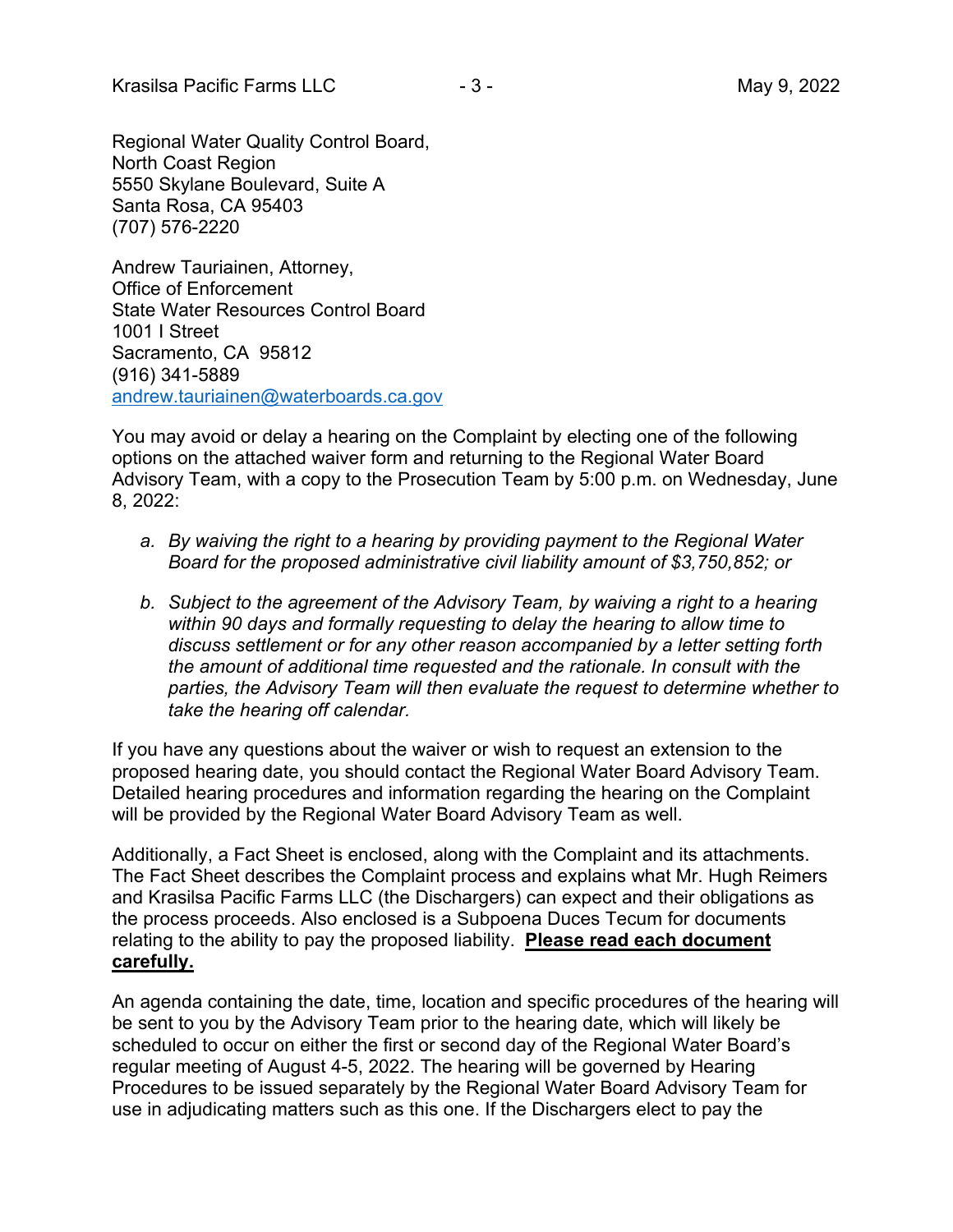proposed administrative civil liability (as discussed above), this will be considered a tentative settlement of the violations. The settlement will be considered final pending a 30-day public comment period and approval by the Regional Water Board or Executive Officer. Interested parties may comment on the proposed action during this period by submitting written comments to the Regional Water Board staff person listed below. Should the Regional Water Board receive new information or comments during this comment period, the Assistant Executive Officer may withdraw the Complaint, return payment, and issue a new Complaint. If the Regional Water Board does not hold a hearing on the matter, and if the terms of the final settlement are not significantly different from those proposed in the enclosed Complaint, then there will not be additional opportunities for public comment on the proposed settlement.

You may contact Brian Fuller of my staff by telephone at (707) 576-2806 or by email at [brian.fuller@waterboards.ca.gov,](mailto:brian.fuller@waterboards.ca.gov) or Andrew Tauriainen of the Office of Enforcement at (916) 341-5889 or by email at [andrew.tauriainen@waterboards.ca.gov](mailto:andrew.tauriainen@waterboards.ca.gov) if you have any questions regarding this Complaint.

Sincerely,



Assistant Executive Officer

Enclosures:

- 1. Complaint No. R1-2022-0024 with Attachments:
	- A. Penalty Methodology
	- B. Hearing Waiver Form
- 2. Administrative Civil Liability Fact Sheet
- 3. Subpoena Duces Tecum, Addendum, and Affidavit in Support